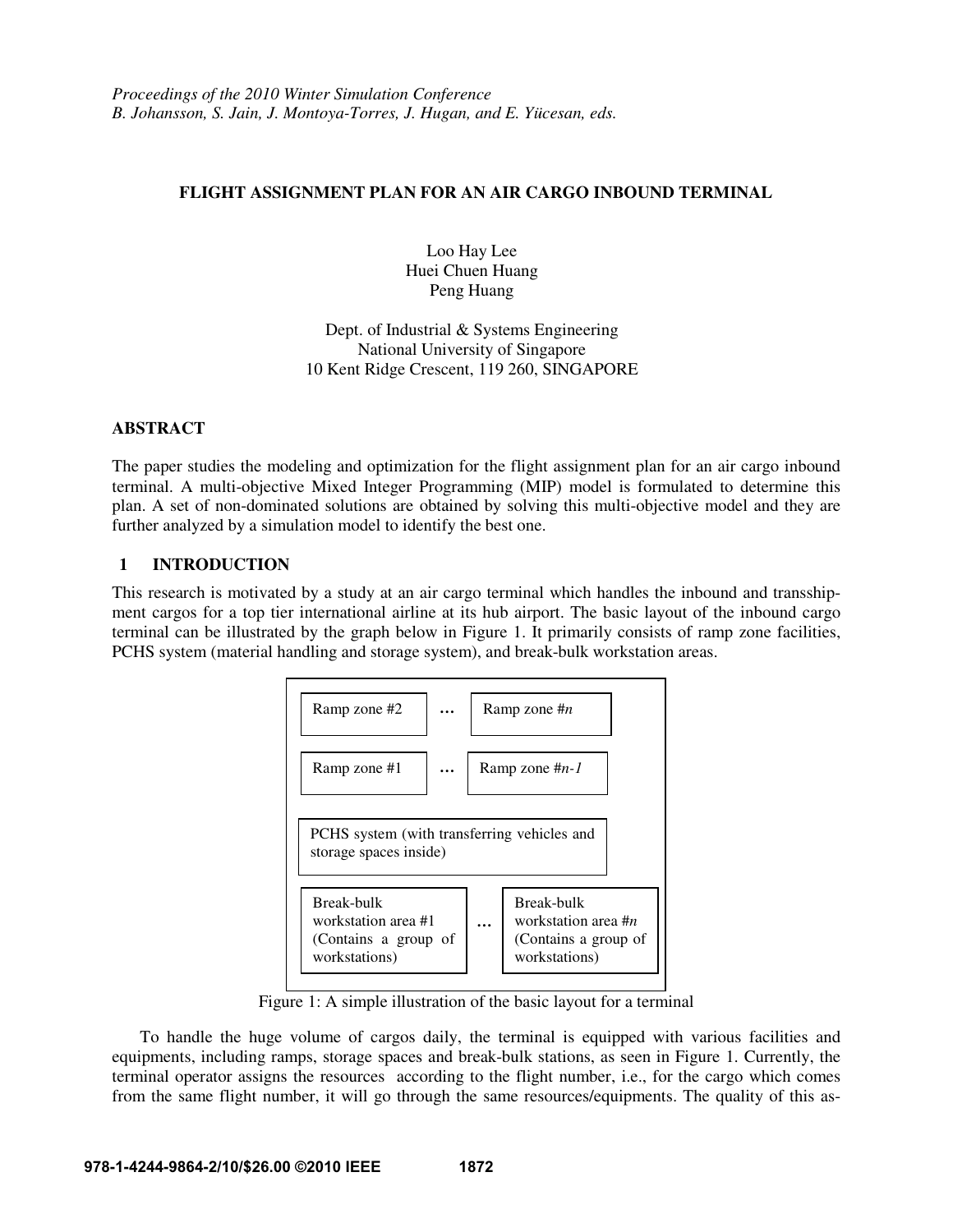signment greatly affects the overall efficiency of the terminal operations. It is observed that there are various problems or inefficiency caused by the existing assignment plan used by the terminal operator. First of all, many transshipment cargos have to travel through a much longer way to the outbound terminal although there are shorter paths available. In addition, imbalanced workload at the different stations causes congestion to the cargo flow.

Hence, the main motivation of this study is to reduce the flow time and congestion by finding an optimal flight-to-ramp-to-workstation assignment. Related works are summarized as follows.

Nozick and Morlok (1997) presented a model for the planning of operations of an inter-model truckrail server and the fixed schedule used is similar to what we use. Although our objective is to improve operations of an air cargo, it is very similar to the tactical design for a container terminal. The assignment problem itself is tackled in Bish (2003) and its heuristic algorithm approach used to solve the NP-Hard problem also gives implications for our problem modeling of flow time, which is in turn covered in Vis and Koster (2003). Improvements like increasing throughput and decreasing turnaround time, as well as allocating space to effectively assigning operations to reduce traveling and delivery cost, are motivated by Preston and Kozan (2001) and Kim and Park (2003) respectively. A decision support system for the operations management of an inter-modal container was presented in Gambardella et al. (1998) whereas Macro and Samli (2002) and Yun and Choi (1999) covered application of simulation tools to efficiently allocate resources. Similar strategic planning problems have been studied extensively and most of them focused on the reduction of traveling cost and handling cost within the system. Tsui and Chang (1990) proposed a bilinear programming model and a straightforward solution method for a local optimal solution to a freight terminal assignment problem and later Tsui and Chang (1992) improved solution time by using another heuristics approach to solve this same problem. Meanwhile, Gue (1999) researched about reducing material flow cost for a long term planning problem whereas Bartholdi et al. (2000) described a set of models that guided a local search routine to generate a layout to minimize total cost. These works investigated the possible causes of congestion, with the help of queuing theory. That motivates our study to place extra emphasis on both the traveling and waiting time.

The rise of Toyota Production Systems, Kanban Systems and Just-in-time emphasized the important of balancing the workload among facilities during each time window. Houghton and Protougal (1997) created a dynamic programming model which has multiple objectives and constraints. Berrada and Stecke (1986) modeled their problems with the Integer Programming approach and solved it with Branch and Bound method before Wilson (1992) modified the objectives and solved it with a heuristic algorithm. Subsequently, Khouja and Conrad (1995) tried to assign the customer groups to employees, hoping to minimize the deviation of the processing time of different groups from an employee point of view. A more complicated models is Sawik (2002)'s integrated formulation for both the scheduling and balancing of an assembly line system which took into account task precedence information, time limitations and other important information.

From these literatures, it can be seen that similar problems have been addressed before. However, these papers alone are not sufficient in solving our problem efficiently. Although simulation is a good method because we can make less assumption as compared with MIP, it is too time consuming to enumerate all possible cases. Furthermore, the lack of measurement for congestion effects was common in all the above mentioned works regarding container operations. Therefore, our paper will look into the possibility of combining the MIP model with a simulation model to cover for each others' shortcomings.

A mixed integer programming model is formulated for our problem to improve the assignment plan because it is not practical to formulate it as a pure LP/IP model. In addition, the model is formulated as a multi-objective model because it is not possible to formulate it as a single objective problem.

Although much less time-consuming than simulation, our MIP model cannot capture some factors such as queuing time and congestion effects directly. Hence, three performance measures are proposed to capture the objective of improving the quality of cargo assignment to reduce congestion caused by imbalanced workload without compromising, or even improving, the flow time.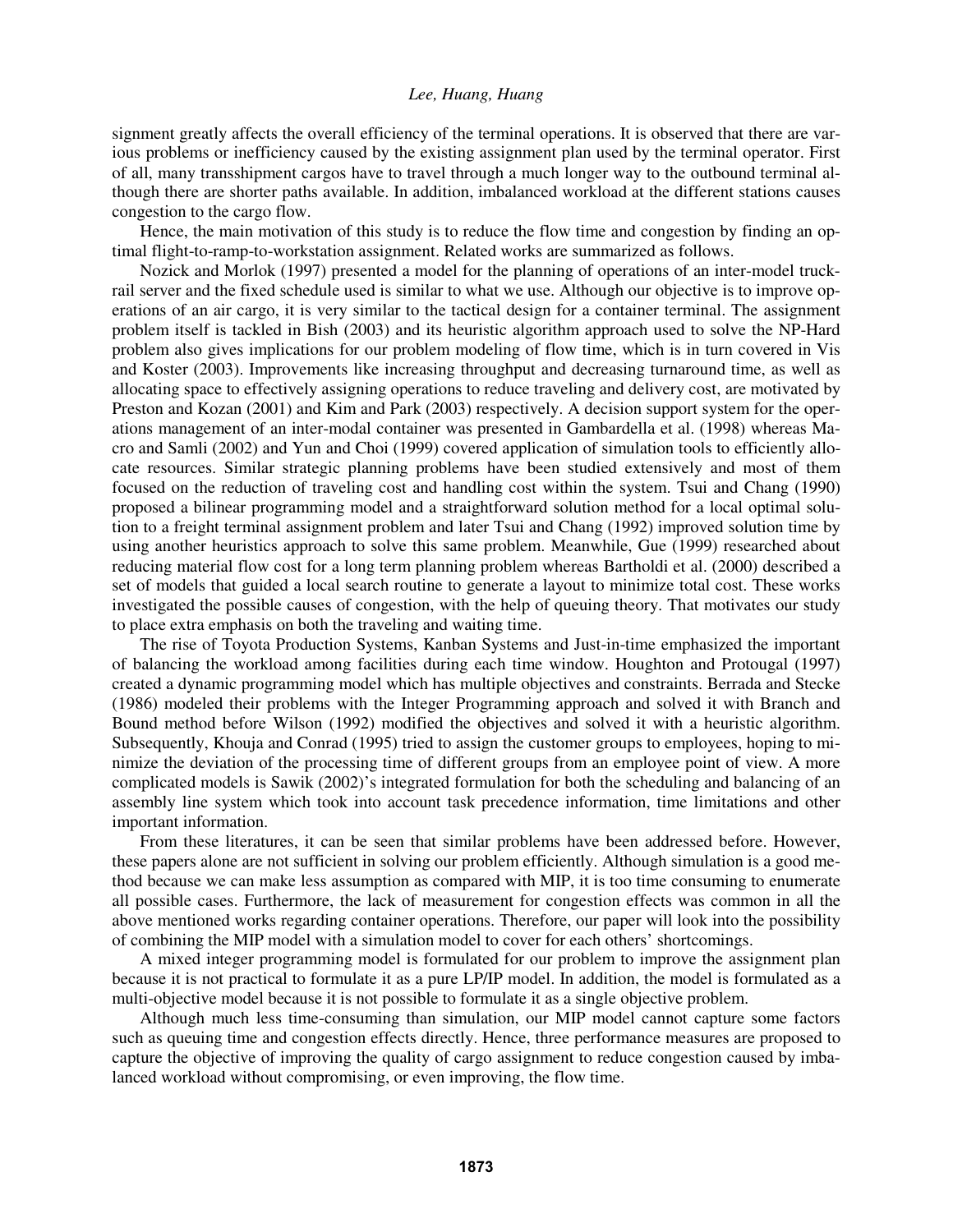Firstly, average flow time of ULD is used as a straightforward measure of system efficiency. It is made up of movement, processing and queuing time but excludes storage time because it might be caused by other reasons. Next, Capacity Ratio (CR), which is defined as the ratio of the current assignment workload at the equipment to the nominal processing capacity of the equipment during a fixed time period, is actually the measure of utilization of each facility and is used to estimate the degree of workload congestion. CR is usually less than 1 but in this case it is calculated in a relaxed manner by including work in queue and therefore can go above 1 in this case. Finally, the exceeding value of the capacity ratio over 1 is used to model over-utilization. However, these performance measures can only estimate these factors to a certain extent and more importantly, the flow time obtained through solving the MIP does not include the waiting time. Hence, a set of non-dominated solutions are obtained from the MIP and they are fed into a simulation model to identify the best solution from this pool of solutions. With the simulation model, we hope to test the non-dominated solutions obtained from the multi-objective MIP under relaxed assumptions and arrive at a more accurate solution to the problem.

Although this paper is based on a particular real life problem, it should offer some useful information for future related researches. It provides a novel and comprehensive approach to address the assignment problem and offers an MIP model that can evenly allocate the cargo workload to the equipments and improve the overall movement efficiency. In addition, it proposes an applicable hybrid framework to work on air cargo terminals with both optimization and simulation techniques whereby simulation is used to further test the non-dominated solution obtained from MIP. Finally, this approach extends the planning problem from daily operations to the weekly tactical plan and thus gives assistance in the mid to long term business process reengineering of similar problems. Hopefully this research would provide a useful foundation for future researches. The rest of this paper is organized as follows. The MIP model will be presented in Section 2. In Section 3, we will describe our simulation model. Solution and results will be presented in Section 4. Finally we will give the conclusion and future research in Section 5.

### **2 PROBLEM DEFINITION**

A mixed-integer programming model, with multi objectives based on three performance measures, is used to solve the flight to ramp zone and break-bulk area assignment problem. The three objectives of the model are minimizing overall flow time for all cargos in movement, balancing workload and reducing cargo overloading at facilities respectively.

Time horizon is set to be one week and the facility's natural processing capacity is in terms of the number of cargos processed within a given time interval that is set to be 5 minutes and 1 hour for the oneday and one-week problems respectively. The various times, workload coefficients, processing and arrival rates are all estimated statistically based on actual data collected coupled with equipment specifications.

The computation experiments are implemented using solution package ILOG CPLEX 8.0, on a PC Pentium IV 2.60 GHz platform with 512 MB build-in memory.

#### **2.1 Assumptions**

Various assumptions are made to control the size of the problem, namely:

- 1. "Towing and unloading time" between arrival of flights at the airport and the arrival or cargos at the cargo terminal is ignored.
- 2. We assume that there is no interaction between the cargo arrivals from different flights to facilitate estimation of the cargo arrival behavior and workload profile.
- 3. Arrival process of cargos at the ramp is assumed to be constant.
- 4. Processing rate of cargos at the facilities is assumed to be constant.
- 5. We assume that ramp zones and workstation areas have unlimited resources.
- 6. The processing rate for freighter flights is twice as that of passenger flights at breakbulk workstation area. However, processing rate at ramp zone is the same.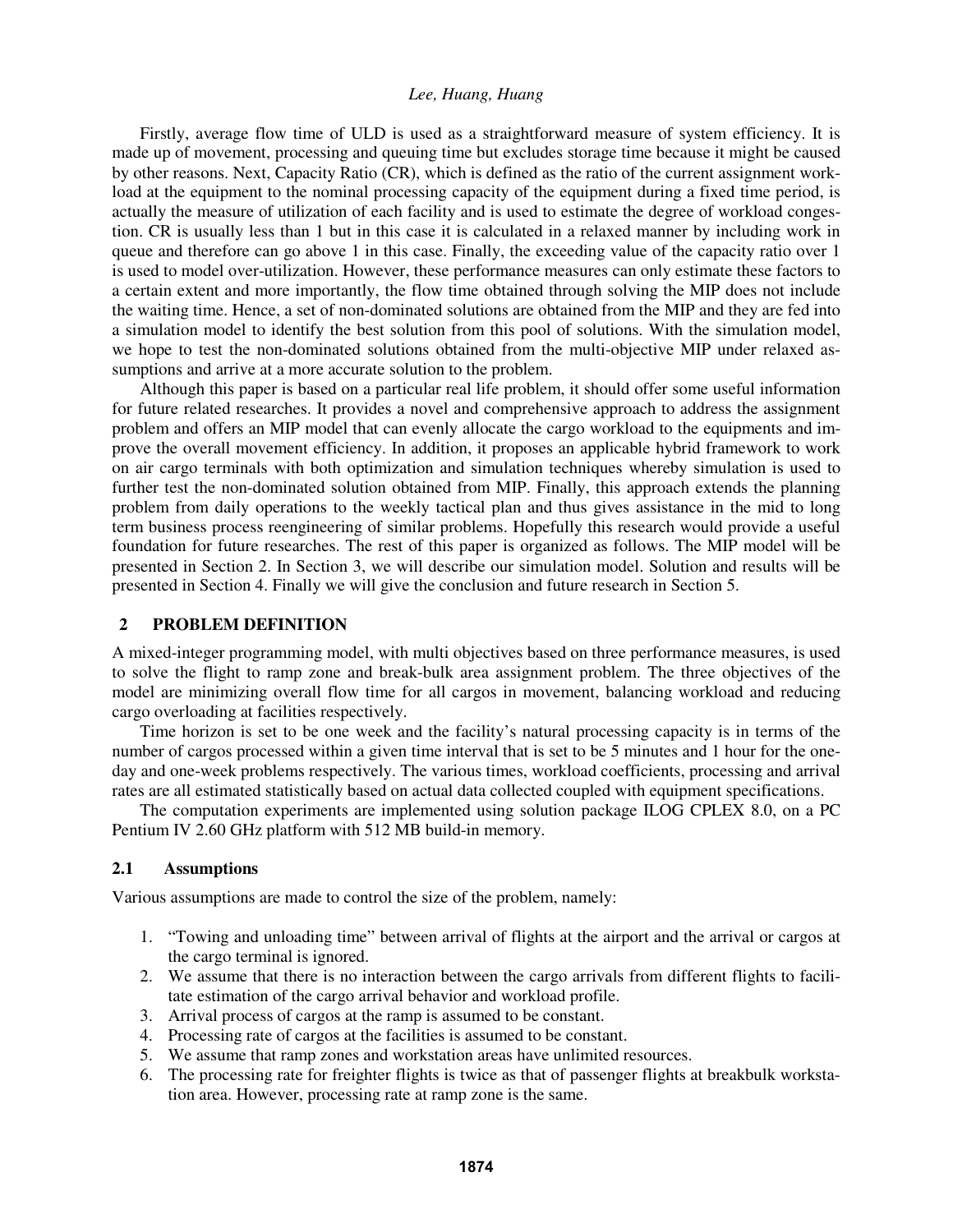# **2.2 Notations**

In this section, the objectives, constraints, and variables are stated. *Set notations and indices* 

- $I<sup>p</sup>$  the set of all incoming passenger flights;
- $I<sup>f</sup>$  the set of all incoming freighter flights;
- *J* the set of ramp zones;
- *K* the set of break-bulk workstation areas;
- *T* the set of time intervals;
- $i^p$ an incoming passenger flight,  $i^p \in I^p$ ;
- $i^f$ an incoming freighter flight,  $i^f \in I^f$ ;
- *j* a ramp zone,  $j \in J$ ;
- *k* a break bulk workstation area,  $k \in K$ ;
- *t* a time interval (time unit) in one week,  $t \in T$ ;

# *Variables*

- $x$ <sub>i</sub> $_{i}$ <sub>ik</sub>  $x_{i^p j k}$  = 1, if the passenger flight  $i^p$  is processed at ramp zone *j*, and then goes to workstation area *k* f or break bulk; 0 otherwise;
- $\mathcal{Y}_{i^f i^f}$  $y_{i^f j^k} = 1$ , if the freighter flight  $i^f$  is processed at ramp zone *j*, and then goes to workstation area *k* for break bulk under parallel processing by double workforce; 0 otherwise;
- $CR_i^t$  the capacity ratio for ramp zone *j* during time interval *t*, which denotes the ratio of actual work load to the nominal processing capacity of a ramp zone;
- $CR<sub>k</sub><sup>t</sup>$  the capacity ratio for workstation area *k* during time interval *t*, which denotes the ratio of actual workload to the nominal processing capacity of a workstation area;
- $a_j^t$  the exceeding value of  $CR_j^t$  over 1, if  $CR_j^t$  is greater than 1; 0 otherwise. It is an auxiliary varia ble which denotes the exceeding value of the capacity ratio of real workload over the processing capacity of a ramp zone;
- $b^t_{\iota}$ the exceeding value of  $CR_k^t$  over 1, if  $CR_k^t$  is greater than 1; 0 otherwise. It is an auxiliary varia ble which denotes the exceeding value of the capacity ratio of real workload over the processing capacity of a workstation area;

# *Input parameters*<br>*II*<sup>*i<sup>p</sup>* the numb</sup>

- $U^{i^p}$  the number of ULDs on passenger flight  $i^p$ ;
- $U^{i^f}$  the number of ULDs on freighter flight  $i^f$ ;
- $T_{ik}$  equipment transferring time from ramp zone *j* to workstation area *k*;
- $C_i$  the processing capacity of ramp  $j$ ;
- $C_k$  the processing capacity of workstation area  $k$ ;
- *<i>p* the workload at ramp zone  $j$  in terms of the number of ULDs during interval  $t$  for a passenger flight  $i^p$ , which is assigned to ramp zone  $j$ , and workstation area  $k$ ;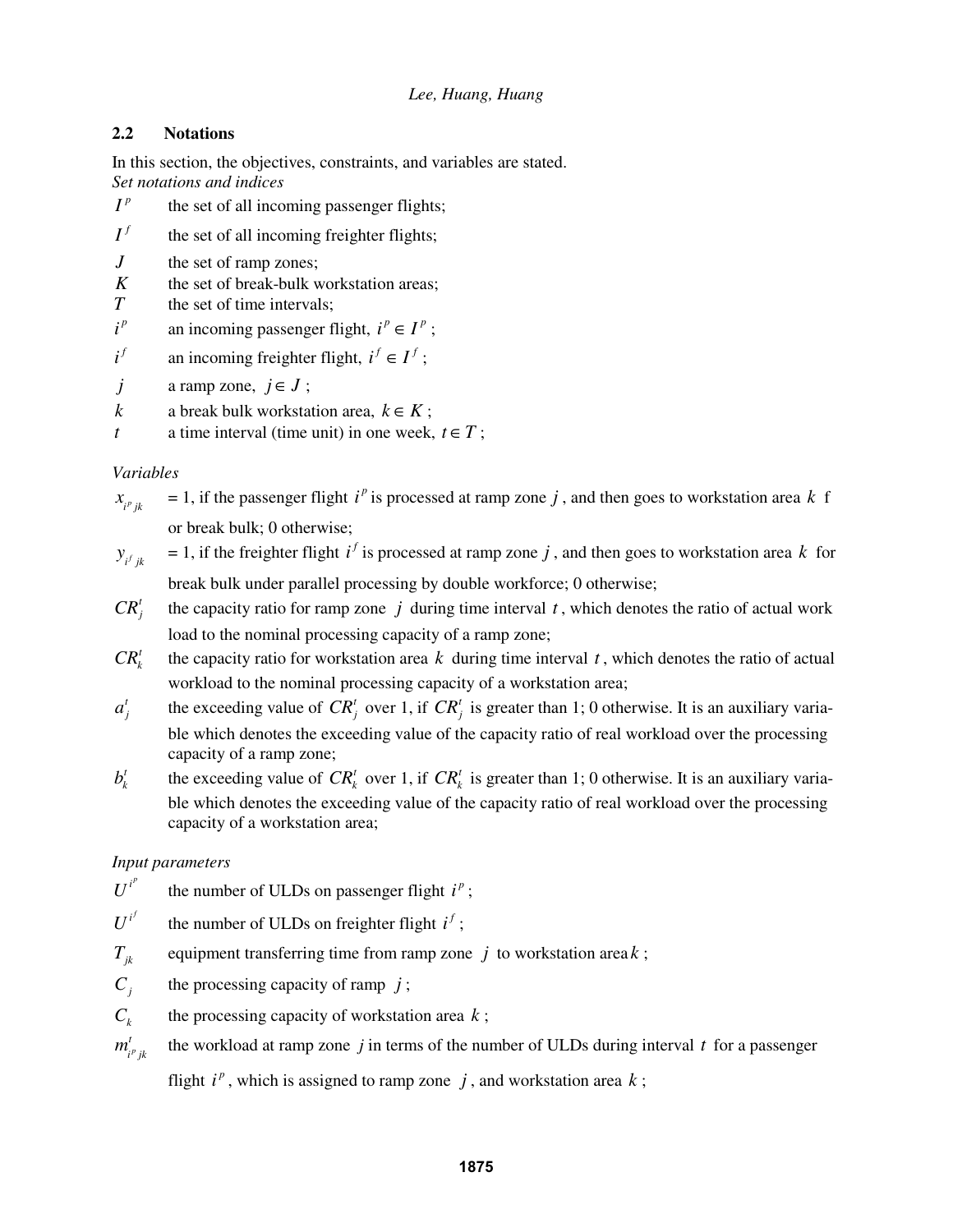- *f t* the workload at ramp zone  $j$  in terms of the number of ULDs during interval  $t$  for a freighter flight  $i^f$ , which is assigned to ramp zone  $j$ , and workstation area  $k$ ;
- *<i>p* the workload at workstation area  $k$  in terms of the number of ULDs during interval  $t$  for a pas-

senger flight  $i^p$ , which is assigned to ramp zone  $j$ , and workstation area  $k$ ; these ULD are under processing by one checking team;

*f t* the workload at workstation area  $k$  in terms of the number of ULDs during interval  $t$  for a freighter flight  $i^f$ , which is assigned to ramp zone  $j$ , and workstation area  $k$ ; these ULD are under processing by two checking teams;

# **2.3 Model formulation**

Objectives Type I (minimize the overall flow time):

Minimize 
$$
\sum_{i^p \in I^p} \sum_{j \in J} \sum_{k \in K} U^{i^p} T_{jk} x_{i^p j^p} + \sum_{i^f \in I^f} \sum_{j \in J} \sum_{k \in K} U^{i^f} T_{jk} y_{i^f j^p}
$$
(1)

Objectives Type II (minimize the maximal pair-wise difference of workload):

Minimize  $CR_{\text{max}}$  <sup>r</sup>, (2)

Minimize 
$$
CR_{\max_b}
$$
, (3)

Objectives Type III (minimize the overall exceeding value of workload):

Minimize 
$$
\sum_{j\in J} \sum_{t\in T} a_j^t,
$$
 (4)

Minimize 
$$
\sum_{k \in K} \sum_{t \in T} b_k^t,
$$
 (5)

*Subject to:*  Assignment constraint:

 $\sum_{j \in J} \sum_{k \in K} x_{i^p j k} = 1$ *x*  $\sum_{i \in J} \sum_{k \in K} x_{i^p j k} = 1,$  for  $\forall i^p \in I^p$  (6)

$$
\sum_{j \in J} \sum_{k \in K} y_{i^f j_k} = 1, \qquad \text{for } \forall i^f \in I^f \tag{7}
$$

Capacity Ratio constraint for each ramp zones / workstation area:

$$
\sum_{i^p \in I^p} \sum_{k \in K} x_{i^p j_k} m_{i^p j_k}^t + \sum_{i^f \in I^f} \sum_{k \in K} y_{i^f j_k} m_{i^f j_k}^t = CR_j^t C_j, \qquad \text{for } \forall t \in T, \forall j \in J,
$$
\n(8)

$$
\sum_{i^p \in I^p} \sum_{j \in J} x_{i^p j^k} n^t_{i^p j^k} + \sum_{i^f \in I^f} \sum_{j \in J} y_{i^f j^k} n^t_{i^f j^k} = CR^t_k C_k, \qquad \text{for } \forall t \in T, \forall k \in K,
$$
\n(9)

The additional constraints for  $CR_{\text{max}}$  *r* and  $CR_{\text{max}}$  *b* :

$$
CR_{j_1}^t - CR_{j_2}^t \le CR_{\max_r}, \qquad \text{for } \forall t \in T, \forall j_1 \in J, \forall j_2 \in J, \qquad (10)
$$
  

$$
CR_{k_1}^t - CR_{k_2}^t \le CR_{\max_r}, \qquad \text{for } \forall t \in T, \forall k_1 \in K, \forall k_2 \in K, \qquad (11)
$$

Additional constraint for Objective Type III:

**1876**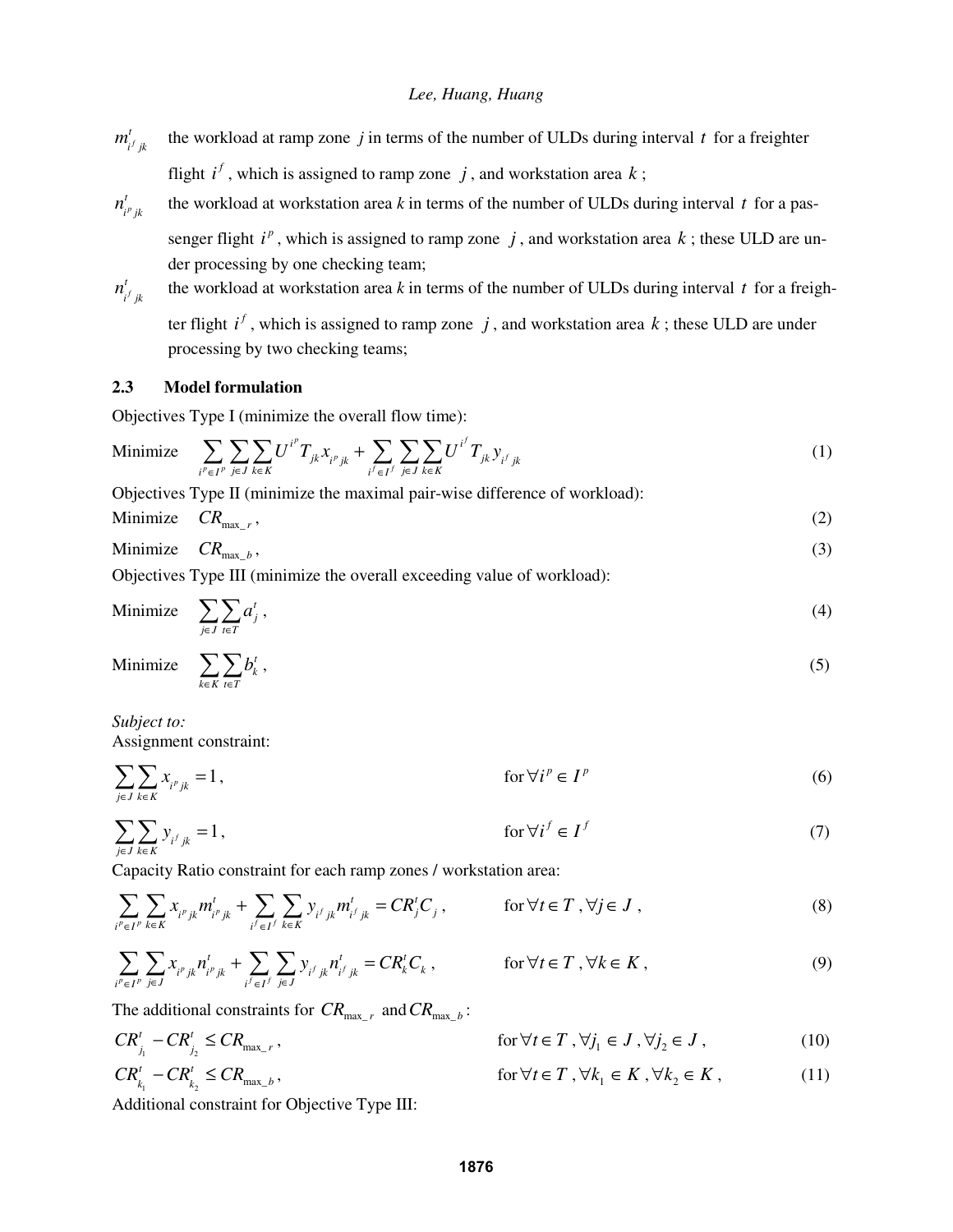| $CR_i^t - 1 \leq a_i^t$ , for $\forall t \in T$ , | $\forall j \in J$ , | (12) |
|---------------------------------------------------|---------------------|------|
|---------------------------------------------------|---------------------|------|

$$
CR_k^t - 1 \le b_k^t, \quad \text{for } \forall t \in T ,
$$
\n
$$
\forall k \in K ,
$$
\n
$$
(13)
$$

Integrality and non-negativity constraint:

$$
x_{ijk} \in \{0,1\}, \ y_{i^f j^k} \in \{0,1\} \ , \ CR^t_j \ge 0 \ , CR^t_k \ge 0 \ , a^t_j \ge 0 \ , \ b^t_k \ge 0 \tag{14}
$$

The overall flow time of all ULDs is the most important measurement for evaluating the system efficiency. The expression (1) captures the pure movement time for each flight but the waiting and intermediate storage times are not directly captured in the linear model. However, it is indirectly captured by the capacity ratio. Objectives (2) and (3) aim at minimizing the maximal pair-wise differences of workload at ramp zones and break-bulk areas so as to balance the workload. Objectives (4) and (5) are meant to minimize over-utilization so that the utilization ratio of equipment will be maintained at an ideal rate.

Constraint (6) and (7) ensure that only one ramp zone and one break-bulk area are assigned for one passenger flight and vice versa. Constraints (8) and (9) capture the workload at the ramp zone and breakbulk area during each time window. It is not difficult to see that, the left-hand-side of the above equation gives the workload assigned to a given facility at a given time interval. The right-hand-side is the product of the capacity ratio (for this facility during a given time interval) and the facility's capacity. The workload coefficients are estimated from real data, assuming a uniform distribution for the workload within any specific period of time.

Constraints (10) to (11) are meant to capture the maximum pair-difference of each two capacity ratios. By reducing  $CR_{\text{max}}$  *r* and  $CR_{\text{max}}$  *b*, the difference between any two facilities could be lessen, and the workload would be distributed more evenly. Constraints (12) and (13) are the additional constraints to capture over-utilization at each facility. If the capacity ratio is greater than 1, the facility is over utilized and the exceeding value  $a_j^t$  or  $b_k^t$  will be greater than 0. Finally, Constraint (14) is the integrality and non-negativity constraint for all variables.

## **3 SIMULATION MODELING**

The major framework of the simulation model is shown in Figure 2 below.



Figure 2: the simulation model framework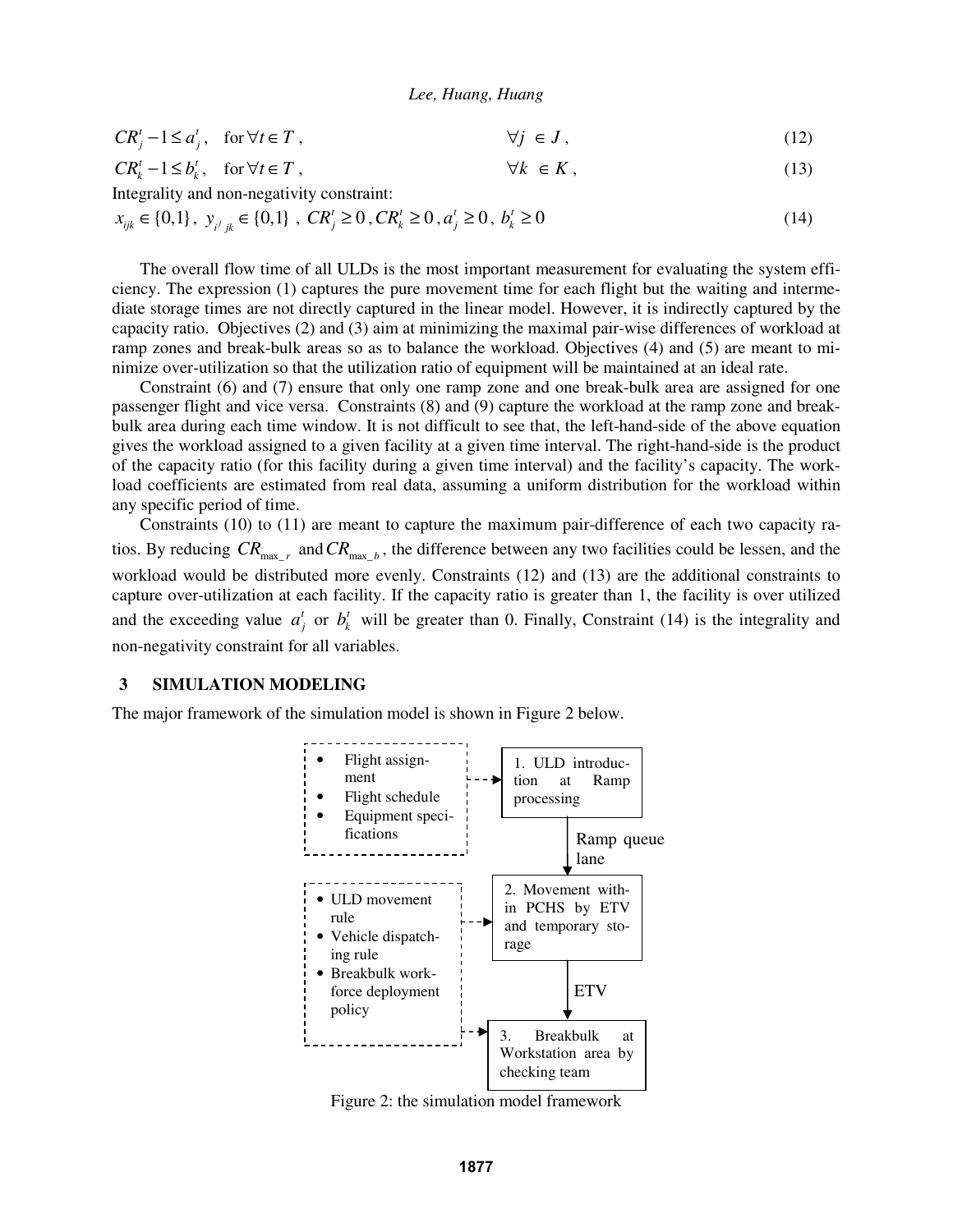The three solid boxes are the major physical flows in the simulation model. As seen in Figure 2, the first process of cargo flow starts from ULD introduction process at the ramp zone. Subsequently the ULDs are moved by the ramp queue lane onto ETV (Transfer Vehicle) which will then transfer them to the PCHS for temporary storage. This process is performed in simulation based on the direction of the flight assignment plan, the flight arrival schedule, and the equipment specifications.

The second step of ULD movement is represented in the simulation by various movement procedures performed on ETVs in the PCHS. In this process, the ULD movement rule and the vehicle dispatching rule together control the movement mechanism of ULDs within PCHS.

Finally, the ULD is transferred to breakbulk workstation areas via the ETV. The break-bulk process is performed by the checking teams at the workstations. Hence, at this stage, the ULD movement rule and the break-bulk workforce deployment rule dictate the processing at workstation areas.

The dashed box at the top-left of Figure 2 indicates the inputs information such as flight assignments, arrival times, aircraft types, and equipment specifications for the simulation. These inputs are used to decide the times, paths, and quantities for the ULD movements and the accuracy of these input parameters will affect the quality of the simulation output.

Finally, the dashed box at the top-right includes the various rules and policies for ULD movements, vehicle dispatching, and checking team deployment that we have used for the simulation model. Firstly, vehicles are scheduled according to a first in first out rule according to the ULD request sequence. Secondly, the ULD will move from its origin to its destination via the shortest possible path. Finally, checking team is assigned to a flight in advance and the ULD will stay in the buffer inside PCHS until that team is available.

Subsequently, the simulation model is implemented using AutoMod. There are primarily three types of systems included in the model design for our problem using AutoMod, namely the processing system, the conveyor system, and the path mover system.

The process system in this model represents the air cargo movement processes, such as the hoist movement process, the break-bulk process at break-bulk workstation area, etc. Similarly, the ramp queue lanes at the ground level of the cargo terminal are defined as the conveyor system in the simulation model. Finally, the path mover system is employed to represent the movement of the ETV within the PCHS system, in which the ETV moves between the loading points and unloading points for the ULD to pick-up and drop-off.

## **4 SOLUTIONS AND RESULT PRESENTATION**

As stated in the previous chapters, a set of non-dominated solutions are obtained by the MIP model before they are measured against one another through simulation to see which one provides the shortest overall flow time.

A ε-constraint approach, which minimizes one objective while transforming others to constraints, is used to explore the efficient solutions for the multi-objective MIP problem. The  $\varepsilon$  serves as the reference value which is determined by the Decision Maker (DM), offering him the flexibility to adjust the righthand-side of the secondary constraint values to adapt to his aspiration level. Without loss of generality, fine-tuning the value of  $\varepsilon$  could improve the values of the objective-turned-constraints.

For our problem, several sets of the values of  $\varepsilon$  were set according to their respective most desirable values, obtained from solving the single objective MIP without considering other objectives. The different levels of  $\varepsilon$  for objectives (2), (3), (4) and (5) are summarized below.

| Objective sets                    | Adjustable ranges   |  |
|-----------------------------------|---------------------|--|
| Objective $(2)$ , Objective $(3)$ | 110\%, 150\%, 200\% |  |
| Objective $(4)$ , Objective $(5)$ | 150\%, 200\%        |  |

Table 1: Experiment designs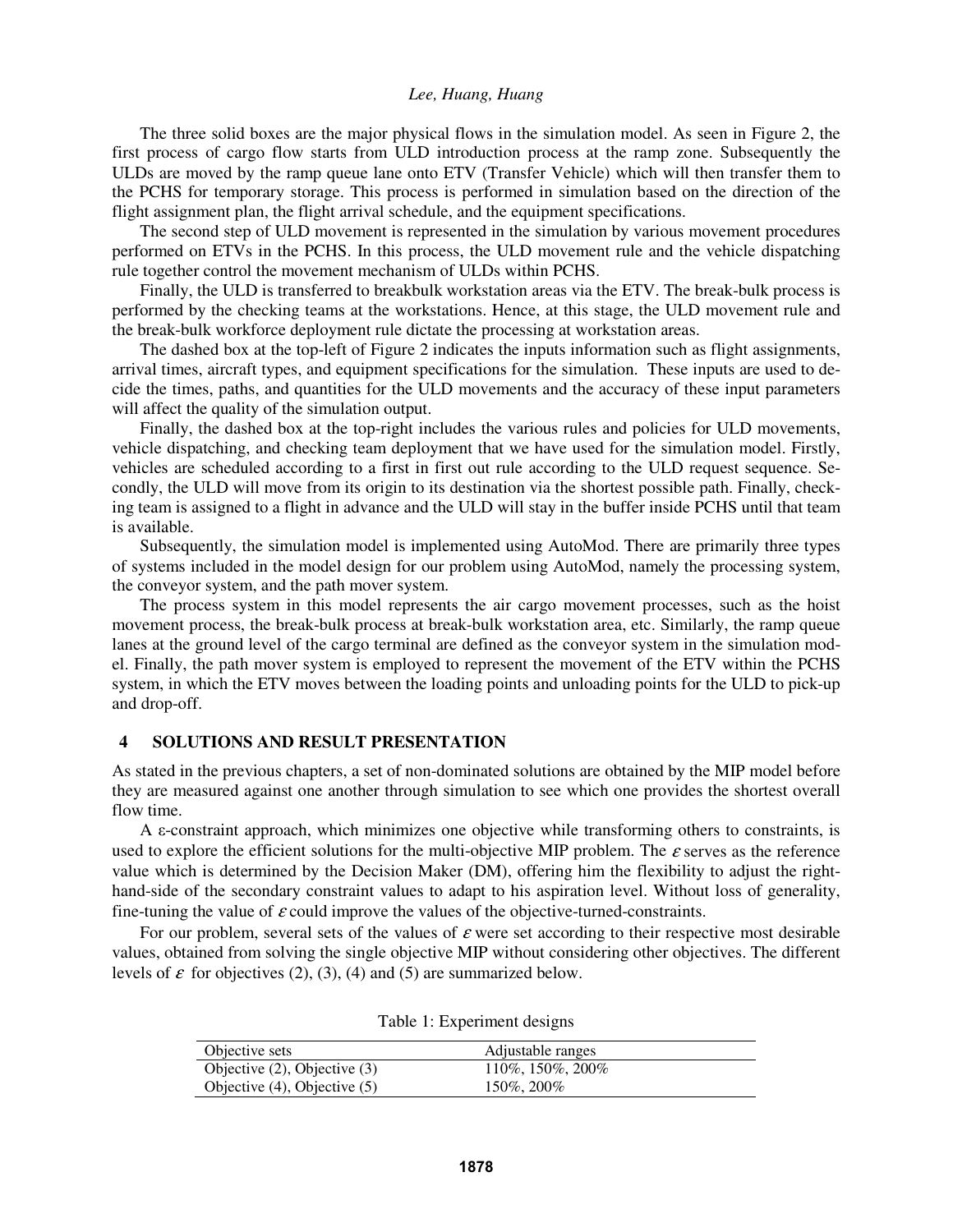Next, the primary objective is maintained as the unique objective function for optimization while the four respective ε values are varied so as to obtain all the different combinations of them, and hence the non-dominated solutions of the different models. Computation procedures are deployed using solution package ILOG® CPLEX 8.0, on a PC Pentium IV 2.60 GHz platform, with 512 MB build-in.

Among all the solutions obtained, there are 13 distinguished efficient solutions as shown in Table 2.

|        |           | Obj               | Obj | Obj  | Obj |
|--------|-----------|-------------------|-----|------|-----|
| Design | Obj $(1)$ | $\left( 2\right)$ | (3) | (4)  | (5) |
| 1      | 1719.81   | 2                 | 1.2 | 17.2 | 6.4 |
| 2      | 1740.86   | 2                 | 1.2 | 17   | 4.8 |
| 3      | 1741.58   | 2                 | 1   | 17.2 | 5.4 |
| 4      | 1742.56   | 2                 | 1   | 17.2 | 5.4 |
| 5      | 1756.07   | $\overline{2}$    | 1   | 17.2 | 4.6 |
| 6      | 1757.51   | $\overline{2}$    | 1.2 | 16.8 | 4.4 |
| 7      | 1831.54   | $\overline{2}$    | 1.2 | 12.8 | 6.4 |
| 8      | 1831.54   | 2                 | 1.4 | 12.8 | 6.4 |
| 9      | 1831.74   | $\overline{c}$    | 1.2 | 12.8 | 6   |
| 10     | 1831.79   | 2                 | 1.4 | 12.8 | 6.4 |
| 11     | 1831.94   | $\overline{2}$    | 1.4 | 12.8 | 6.4 |
| 12     | 1837.52   | 2                 | 1   | 12.8 | 5.6 |
| 13     | 1845.53   | $\overline{c}$    | 1.2 | 12.8 | 4.8 |

Table 2: The 13 distinguished efficient solutions from the multi-objective MIP model

All these distinguished efficient solutions are then tested with our simulation model with the appropriate warm-up period, run length and number of replications,. Table 3 shows the results from the simulation runs.

Table 3: The average flow time for the 13 distinguished efficient solutions from multi-objective MIP model

 $\overline{a}$ 

| Design        | Average Flow time |
|---------------|-------------------|
|               | $6077.2 \pm 5.9$  |
| 2             | $5849.9 \pm 5.9$  |
| 3             | $6063.9 \pm 5.8$  |
| 4             | $5890.5 \pm 5.7$  |
| 5             | $6173.7 \pm 6.4$  |
| 6             | $5939.1 \pm 6.0$  |
| 7             | $5879.2 \pm 5.6$  |
| 8             | $5832.1 \pm 5.7$  |
| 9             | $5879.5 \pm 5.9$  |
| 10            | $6164.5 \pm 6.2$  |
| 11            | $5887.2 \pm 5.7$  |
| 12            | $5859.9 \pm 5.8$  |
| 13            | $5833.7 \pm 6.0$  |
| Original plan | $6841.0 \pm 6.9$  |

The simulation results indicate the design 8 is the best solution. Moreover, compared to the original assignment plan adopted by the terminal operator, there is a reduction of 14.7% decline in the overall flow time.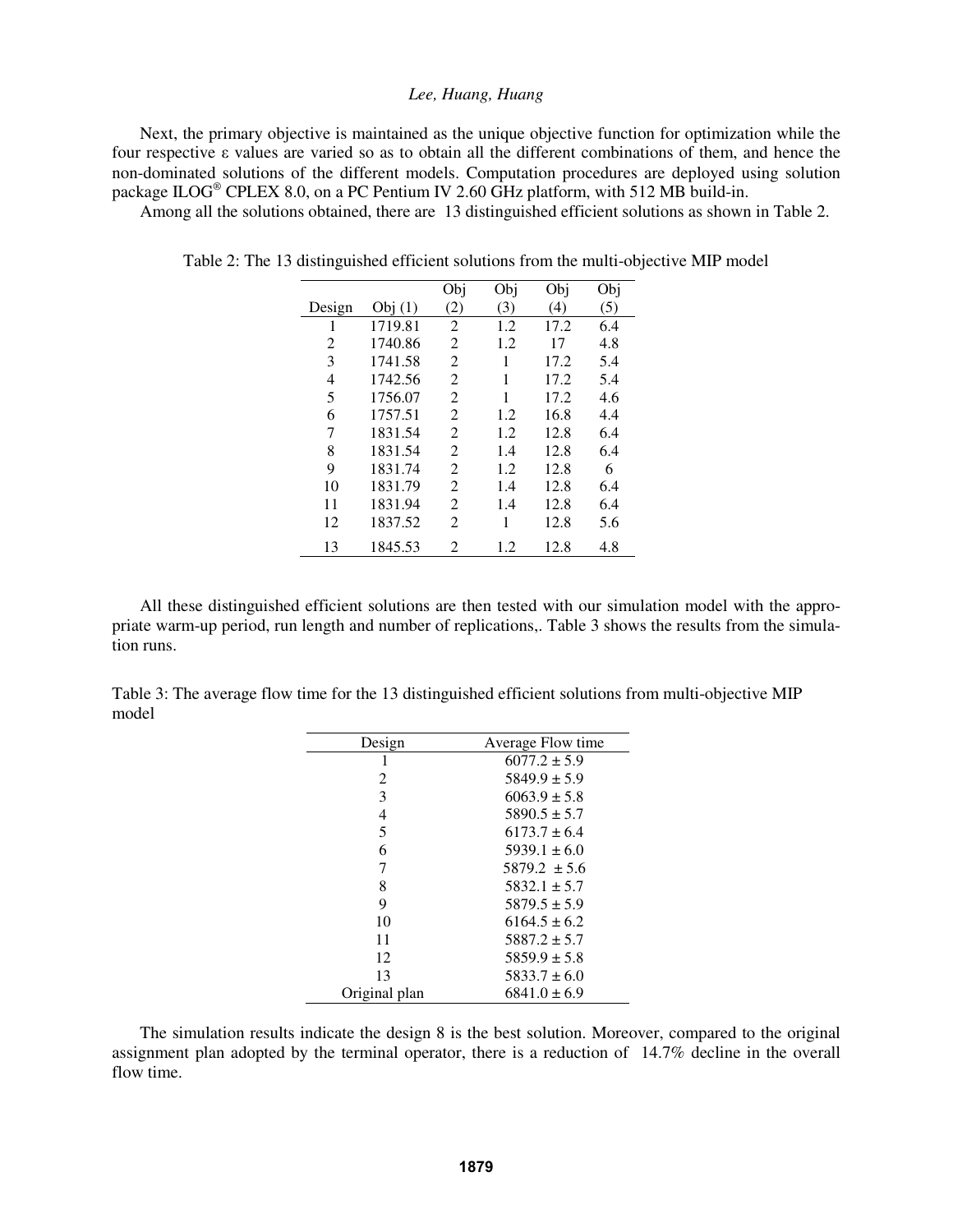Another observation is that design #8 did not have the shortest traveling time in the MIP model and this discrepancy is probably caused by the congestion effect that is not directly modeled in the MIP. This is reiterated by the fact that it has the smallest value for objective (2) and (3) and second smallest value for objective (4) and (5).

## **5 CONCLUSIONS**

The paper studies the modeling and optimization for an air cargo inbound terminal. Many factors affect the operation performances but the only factors investigated in this paper are cargo flow time, workload balancing and congestion effects.

A Mixed Integer Programming model is formulated to improve the assignment plan because it is impractical to formulate it as a pure LP/IP model. In addition, the model is formulated as a multi-objective model because it is not possible to formulate it as a single-objective problem. From this model, a set of non-dominated solutions are obtained and further analyzed by a simulation model to identify the best one.

Many assumptions are made to simplify the problem and only the significant factors are modeled. Although some accuracy is sacrificed, it helps to control the size of the model. To ensure that these assumptions would not greatly affect the quality of the solutions obtained, simulation is used to test these solutions under relaxed assumptions.

There are some aspects for future improvements on this research work because of some practical constraints. First of all, it would be better if the MIP can produce more efficient solutions. Secondly, it would be more realistic if the simulation model could cover the entire cargo terminal. Thirdly, the manpower planning problem can be covered in this problem to give a more complete view. Finally, priorities and human interventions can be included in future researches.

### **REFERENCES**

- Bartholdi, J. J., III, and K. R. Gue. 2000. Reducing labor costs in an LTL corssdocking terminal, *Operations Research*, 48(6), 823-832
- Berrada, M., and K. E. Stecke. 1986. A branch and bound approach for machine load balancing in flexible manufacturing systems, *Management Science*, 32(10), 1316-1335
- Bish, E. K. 2003. A multiple-crane-constrained scheduling problem in a container terminal, *European Journal of Operational Research*, 144, 83-107
- Gambardella, L. M., A.E. Rizzoli, and M. Zaffalon. 1998. Simulation and planning of an intermodal container terminal, Special issue SIMULATION on harbor and maritime simulation
- Gue, K. R. 1999. The effects of trailer scheduling on the layout of freight terminal, *Transportation Science*, 33(4), 419-428
- Houghton, E., and V. Portougal. 1997. Trade-offs in JIT production planning for multi-stage systems: balancing work-load variations and WIP inventories, *International Transactions on Operational Research*, 4(5/6), 315-32
- Khouja, M., and R. Conrad. 1995. Balancing the assignment of customer groups among employees: zeroone goal programming and heuristic approaches, *International Journal of Operations & Production Management*, 15(3), 76-85
- Kim, K. H., and K. T. Park. 2003. A note on a dynamic space-allocation method for outbound containers, *European Journal of Operational Research*, 148, 92-101
- Marco, J. G., and R.E. Salmi. 2002. A simulation tool to determine warehouse efficiencies and storage allocations, In *Proceedings of the 2002 Winter Simulation Conference* ed. E. Yücesan, C. H. Chen, J. L. Snowdon, J. M. Charnes. Piscataway, New Jersey: Institute of Electrical and Electronics Engineers, Inc.
- Nozick, L. K., and E. K. Morlok. 1997. A Model For Medium-Term Operations Planning in An Intermodal Rail-Truck Terminal, *Transportation Research-A*, 31(2), 91-107